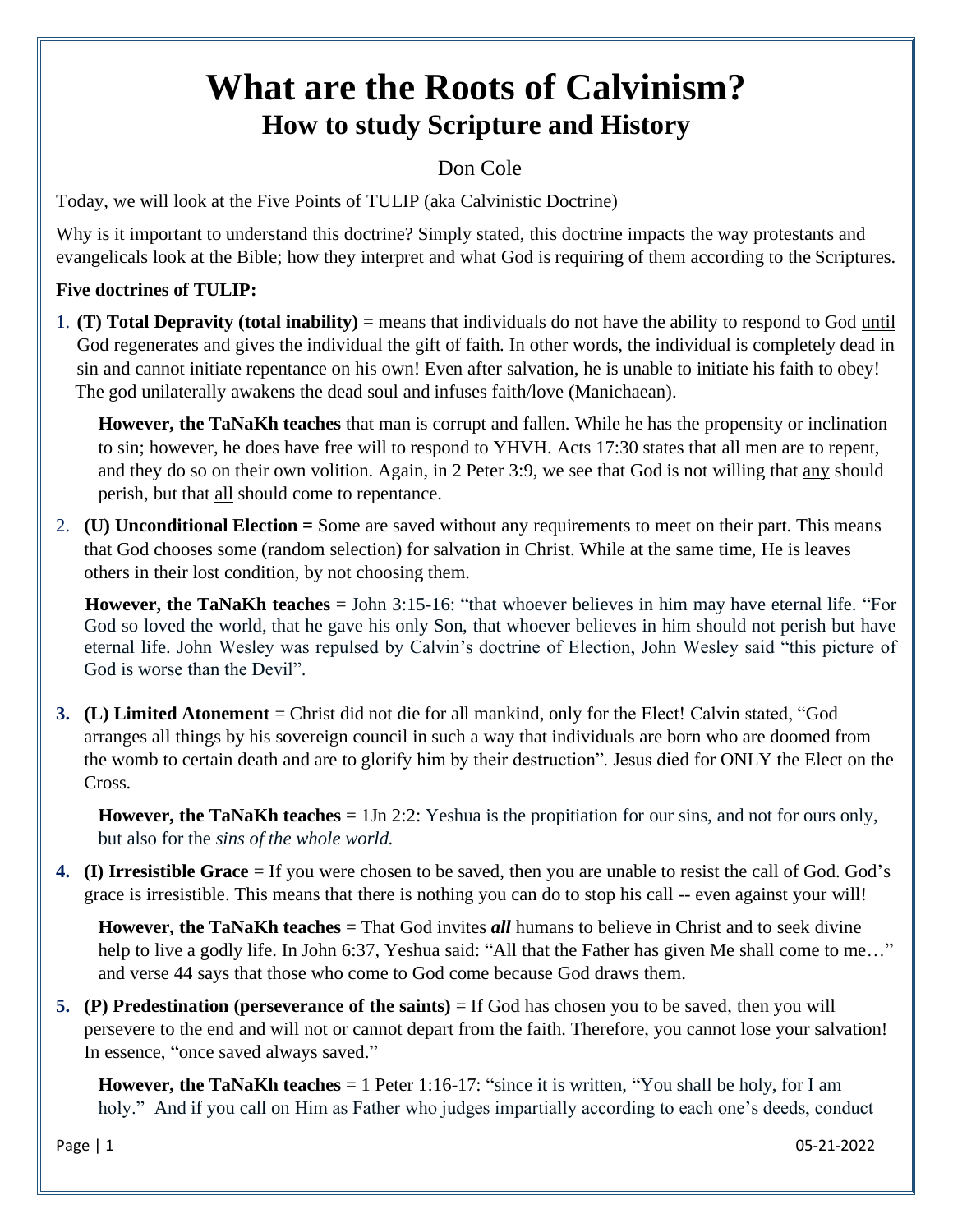yourselves with fear throughout the time of your exile". Philippians 2:12: **"**Therefore, my beloved, as you have always obeyed, so now, not only as in my presence but much more in my absence, work out your own salvation with fear and trembling,"

### **What is Gnosticism:**

**---------**

• Babylon was a province of Persia, during the 4th century, a branch of Gnosticism developed. This was called Manichaeism. Manichaeism spread to Syria, Northern Arabia, Egypt, and North Africa. Saint Augustine, who lived in North Africa, was a follower of Manichaeism from 373-382.

Gnostics believed that to have salvation one must possess a certain knowledge, or *gnosis*, which must be delivered to a person by a messenger of light. However, to receive this knowledge, one must be trying to reach beyond the evil, dark, material, physical earth, and body toward the good, light, immaterial, and spiritual worlds. Anything that is material is evil. The indwelling spark must be awakened from its terrestrial slumber by the saving knowledge that comes "from without." Gnostics say that Jesus is one of the most fundamental "awakeners" of this knowledge. Therefore, although Gnostics, like Christians, find salvation through the message of Jesus, Gnostics seek salvation not from sin but from "the ignorance of which sin is a consequence."

Jesus is identified by some Gnostics as **an embodiment of the supreme being who became incarnate to bring gnosis to the earth**, while others adamantly denied that the supreme being came in the flesh, claiming Jesus to be merely a human who attained enlightenment through gnosis and taught his disciples to do the same.

In summation, although Gnostics, like Christians, find salvation through the message of Jesus; **however, Gnostics, seek salvation not from sin** but from "the ignorance of which sin is a consequence." They believe that the evil creator God and his angels cause this ignorance.

#### **Scriptures:** In the 1<sup>st</sup> century, Messianic believers directly attacked Gnosticism. For example:

1 Timothy 1:3-4: "Stay there in Ephesus so that you may command certain men not to teach false doctrines any longer nor to devote themselves to myths and endless genealogies." The letter urges Timothy to "Turn away from godless chatter and the opposing ideas of what is falsely called knowledge *(gnosis),* which some have professed and in so doing have wandered from the faith." (6:20-21)

2 John 7: "For many deceivers have gone out into the world, men who will not acknowledge the coming of Jesus Christ in the flesh; such a one is a deceiver and an antichrist." This passage warns against the gnostic teaching that Jesus was entirely a being of light, whose physical body (and its suffering) was only illusory.

The short Letter of Jude was written to warn of "certain men… who have secretly slipped in among you. They are godless men, who change the grace of our God into a license for immorality…" (1:4)—a probable reference to gnostic teachers who allegedly taught that Christians could dispense not only with the Jewish kosher and circumcision laws, but also with the commandments against adultery and fornication.

Acts 8:9-11, 18-23. Simon was a Gnostic Sorcerer

#### **Extra Notes:**

• An important Christian semi-gnostic leader was [Marcion,](https://www.newworldencyclopedia.org/entry/Marcion) a mid-second century teacher who gained a significant following in the Church of Rome. Marcion accepted the gnostic proposition that the Hebrew Creator-God was actually the *Demiurge*<sup>1</sup> described in gnostic literature, and thus a different being from the heavenly father of Jesus Christ. He proposed that the Hebrew Bible scriptures should be rejected by Christians, while accepting only a shortened version of the [Gospel of Luke](https://www.newworldencyclopedia.org/entry/Gospel_of_Luke) and the letters of Paul as authoritative.

<sup>1</sup>Gnosticism believes that the Demiurge created the world in Gnosticism. He was identified as the god of the Old Testament. He was inferior to the true God because he created this evil world. They further purported that the god of the Old Testament was mean.